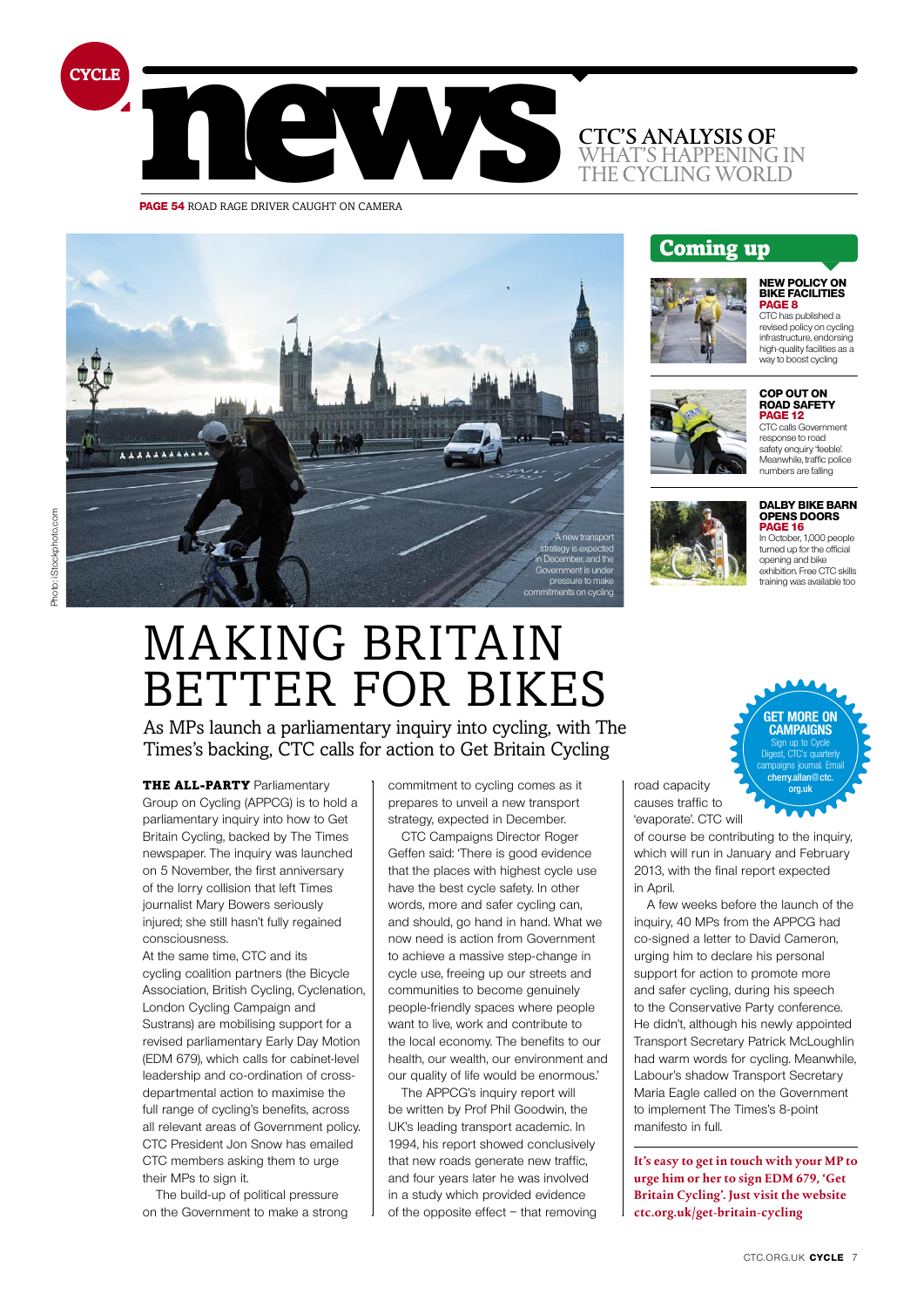## facilities, Yes. farcilities, no

**CTC HAS** published its revised policy on infrastructure, setting out an ambition to see 'a massive step-change in cycle use, so that people of all ages, backgrounds and abilities can feel able to cycle safely and confidently for all types of journey.'

The new policy calls for neighbourhoods, town centres and road networks to be 'fundamentally redesigned to be people-friendly.'

The policy was drawn up after consulting CTC members (April-May, p10), non-members, and experts in the field  $-$  as well as a thorough review of relevant research. A CTC online survey found strong support for CTC's core principles on cycle-friendly planning and design, namely that the most valuable measures are those which contribute to the wider aims of: traffic reduction; speed reduction; the redesign of junctions; the provision of dedicated road-space on busier roads; and the creation of quality cycle routes away

from roads (e.g. through parks or alongside waterfronts).

In support of these principles, CTC points to evidence from a study by University College London that

found that traffic reduction is the most important factor for boosting active travel, and a Transport Research Laboratory report that found that speed reduction is the most important infrastructure measure for improving cyclists' safety. The policy therefore calls for 20mph limits for most streets in built-up areas, including

villages, and 40mph or lower limits on most rural lanes. The policy also calls for

busier roads to have some form of dedicated space for cyclists. Whether segregated or not, this should generally be taken from existing road-space and retain cyclists' priority at junctions. CTC remains opposed to 'farcilities' that aim to 'get cyclists out of the way', especially where this creates conflict with pedestrians.

**You can find the new policy online: ctc.org.uk/node/5256**



## New strands to website

**You can now plan cycling journeys directly from CTC's website, which has lost is beta status and is now simply ctc.org.uk. Click 'Journey Planner', under the 'Cyclepedia' tab, and you'll find the new CycleStreetspowered facility. To plan your journey, click on the map to mark your start and end points or just type** 

> **the addresses. Then choose your speed: unhurried (10mph), cruising (12mph) or quick (15mph). By default, the Journey Planner will give you a 'balanced' route but you can also choose 'quickest', which may use major roads, and 'quietest', which will avoid them. Distance, predicted**

Pick your riding speed and route type and plot your journey at ctc.org.uk



**journey time, and even turn-by-turn directions are provided. You can even export the route as a gpx file to import into your GPS device.** 

**CTC has also launched a nationwide map of opportunities for riders with disabilities or special needs to enjoy cycling. The Inclusive Cycling Directory is available to members and the public on CTC's website: ctc.org.uk/inclusive. Listings include everything from a variety of specialist cycles in a dedicated stadium to free loan of a tandem, and covers opportunities provided by councils, charities and businesses.**

**Apologies to anyone who was confused by the Digital Switchover story in the last issue of Cycle. This applies to notices to members, such as the CTC Annual Report. It doesn't apply to Cycle magazine, a printed copy of which will continue to be sent to all full members of CTC.**

#### FROM THE CHAIR OF CTC **David Cox**

There is a Dylan song about 'Bringing it all back home'. In New England recently, I

enjoyed their 'Fall', cycling in Vermont, Connecticut and Massachusetts. But back in the UK, the amazing delight of autumn tints has been better than ever this year, so commutes through city parks, runs out into the lanes and visiting Stevenage CTC's excellent Emitremmus ride have been just as 'awesome'.

While I was in the US, I was invited to the formal opening of three more miles of the Columbia Bike Trail. The mayor and a senator emphasised the tourism, commercial, health and sustainable commuting benefits of more and safer cycling.

There were also lessons to bring back to my home city of Birmingham from the Love London, Go Dutch conference, where the Dutch ambassador addressed us on how to accommodate cycles and other traffic on busy urban roads. Another useful meeting, hosted by Barclays, brought cycling and road haulage representatives together – more insights to bring home to my local city council.

We recently organised a first Birmingham Councillors' Bike Ride around the city centre and they saw how impenetrable the city can seem on a bike in the rush hour. Now a Transport Scrutiny Committee is examining cycling as its top priority, and campaigners from CTC, Pushbikes and many other groups have submitted evidence on the need for Cycletopia in Brum to a receptive audience.

Finally, I must pay tribute to Birmingham's Olympic medallist, Tommy Godwin, the doyen of local cycling clubs, who died recently. He was fully involved in the lead-up to the 2012 Olympics, and spoke to Parliament earlier this year. RIP, Tommy.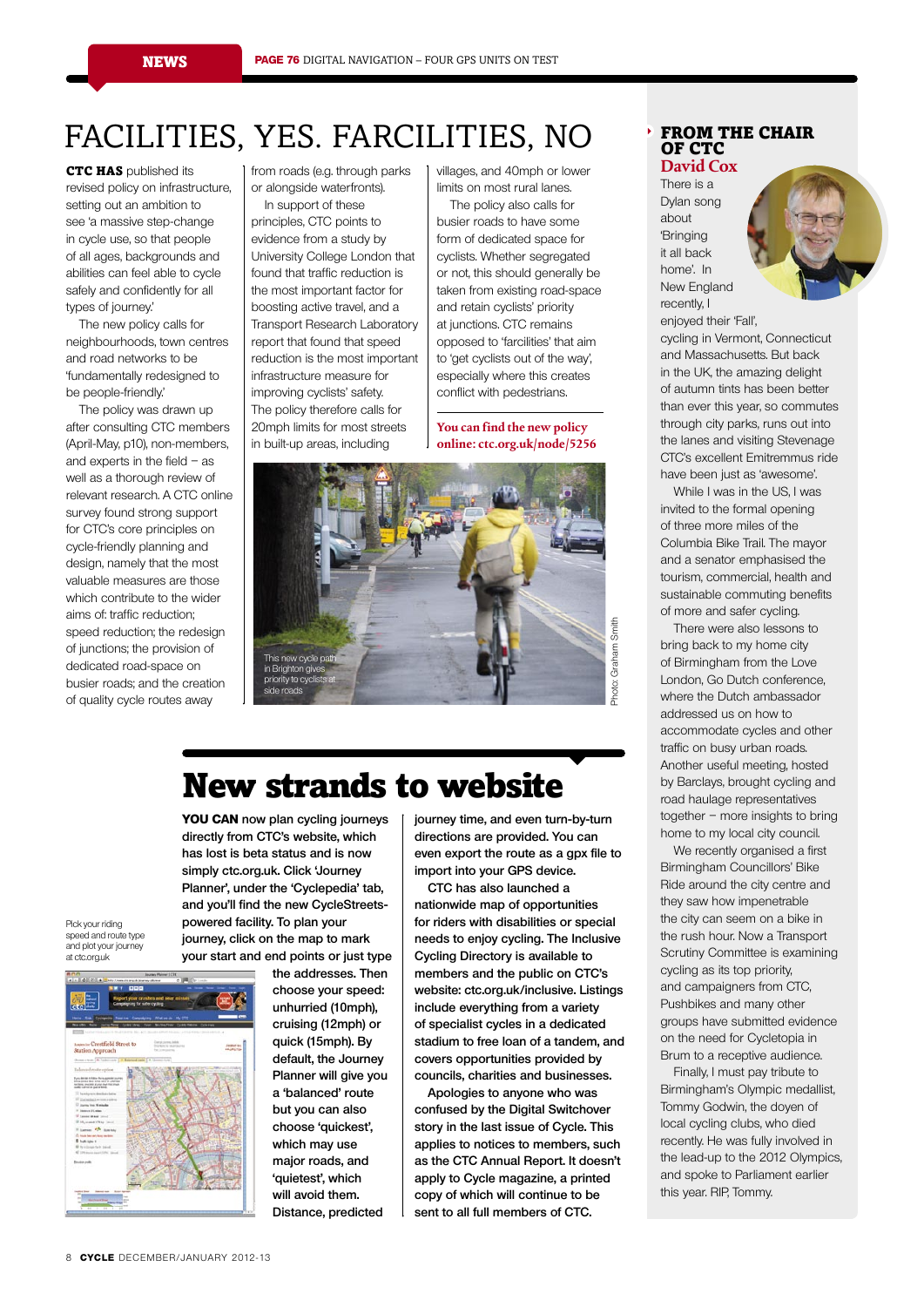eBay is a great way to find 'cash in the attic'. It's easy to donate some profits to CTC

## **De-clutter and donate TO CTC**

**WHY NOT** have a clear out and make some cash in time for Christmas – and support CTC at the same time? You can sell old bike bits, clothes, toys, and much more online at ebay.co.uk – and donate some of the money you make to CTC to support our campaigns and cycling development work.

We've teamed up with Missionfish (missionfish.org. uk) so you can now donate a percentage of your profits. Just sign in to your eBay

account, set CTC up as your favourite charity, and then tick the box at the end of the listing. A portion of your profits will then help CTC promote cycling.

And if you're stuck with what to do with all the extra cash you've raised from your de-clutter, or you're looking to do a bit of stress-free Christmas shopping, we've got just the solution. We've signed up with easyfundraising.org (easyfundraising.org.uk) – a secure, online shopping portal.

Visit easyfundraising. org.uk/causes/ctc, sign up, and choose CTC as your charity. Whenever you're shopping online, if you use easyfundraising to jump to your favourite retailers' sites, they will donate a percentage Photo: iStockphoto.comof your purchase to CTC. You **Stockphoto.com** can shop with over 2,000 wellknown stores and each will donate up to 15% of what you spend – and it won't cost you Photo: anything extra.

#### **sign up for cycleclips,**

CTC's free weekly email newsletter. Just send your CTC membership no. to **membership@ctc. org.uk**

## CTC's 2020 vision

CTC council **has adopted a new strategy document to steer what the organisation does from 2013 to 2020. A shorter version containing its key points has been sent to CTC Member Groups.** 

**'The strategy has four themes,' said Chief Executive Gordon Seabright. 'Everything we do will be** 



**intended to protect cyclists; to inspire people to cycle; to promote cycling; or to make CTC a more effective organisation.'** 

**The new strategy includes detailed plans for the next three years. Future issues of Cycle will report on progress made towards the strategy's goals.**

**'Like most members, I'm more interested in what CTC actually does than its strategies and plans,' said Gordon Seabright. 'Staff and volunteers will be working on a set of targets for 2013, including more support for Member Groups and affiliated clubs, a closer link with the Cyclists' Defence Fund and improvements to the website. One of the first targets was to move to FSC certified paper for Cycle magazine, which we have ticked off with this issue.'** 

#### **N e ws i n bri e f**

#### > A NEW LEAF

From this issue, Cycle magazine is being printed on paper approved by the Forest Stewardship Council (FSC). This is in line with CTC's environmental policy. FSC certified forests are managed with consideration for people, wildlife and the environment. The FSC label guarantees that the trees that are harvested are replaced or allowed to regenerate naturally. For more information, see **fsc-uk.org**.

#### > CYCLING CITY STUDIED **October saw Bristol Cycle**

**Campaign host over 80 campaigners at the latest CTC/ CCN local campaigns conference. Tours were led around the city to examine the good and the bad of Bristol's bike infrastructure, including the schemes developed during the period Bristol benefited from being the 'Cycling City' of Cycling England's Cycling Towns and Cities programme. The centrepiece of the conference was when Martin Lucas-Smith of CycleStreets launched Cyclescape, a new online tool that will hugely improve the means by which local campaigners can set priorities, share experience and communicate with each other. Campaigner Steven Kinsella's event blog is at** ctc.org.uk/blogs**.**

#### > 'BETTER JUNCTIONS' MEETS ITS WATERLOO

In April, £15m was committed by central Government to tackle junctions in London. Recently, new designs for junctions have begun to appear, including the roundabout on the north bank at Lambeth Bridge and the major junction at the south end of Waterloo Bridge. The proposals for Lambeth Bridge were criticised from all sides for proposing that cyclists mount an enlarged footway, use zebra crossings, and then re-merge with traffic at an unsheltered dropped kerb. CTC has slammed the proposals, having recommended that a fully segregated cycle track could have been provided, with priority over single lane entry and exits. For more, see **ctc.org.uk/news** from 24 October.

#### > APOLOGY

**We apologise to members who attempted to take part in the Get Britain Cycling campaign referred to in the last issue of Cycle. The Early Day Motion was delayed. See main story on p7.**